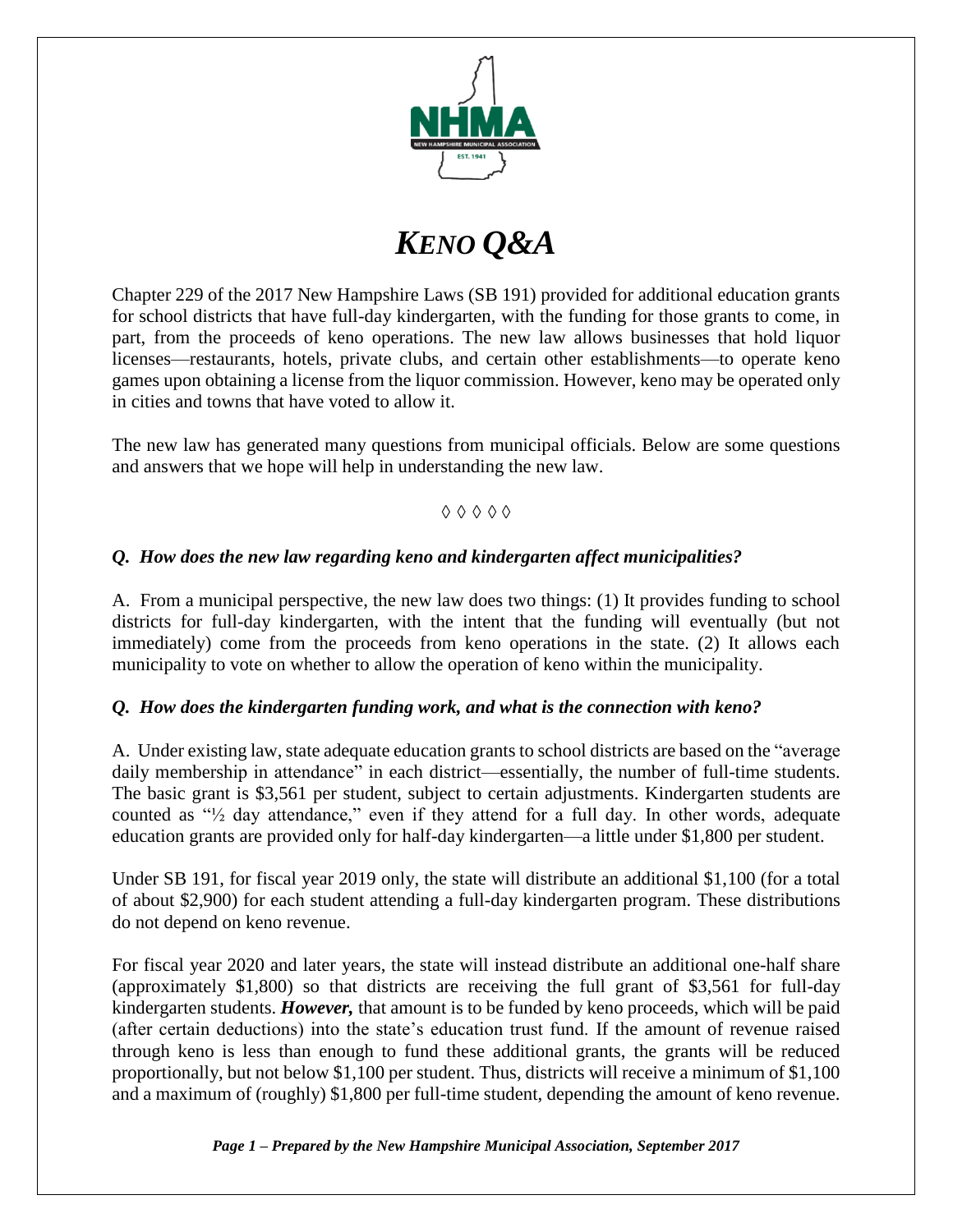## *Q. Must a municipality allow keno in order to receive the full-day kindergarten funding?*

A. No. There is no connection between a municipality's allowance (or disallowance) of keno and its receipt of kindergarten funding. If the school district provides full-day kindergarten, it will receive the funding, both for fiscal year 2019 and for later years, regardless of whether the municipality allows keno. The only effect of a given municipality's allowance of keno is a cumulative one: if a municipality chooses to allow keno, and one or more establishments in the municipality subsequently obtain keno licenses, there may be an increase in the total statewide keno revenue that is available to fund kindergarten beginning in fiscal year 2020.

## *Q. Who determines whether a municipality will allow keno?*

A. In a town, the question of allowing keno may be placed on the warrant for an annual town meeting, "and shall be voted on by ballot." In a city, it may be placed on the official ballot for any regular municipal election. If a majority of those voting on the question vote in the affirmative, keno games may be operated within the town or city.

#### *Q. May the question be submitted at a special town meeting?*

A. No, the law specifically says "an annual town meeting."

#### *Q. How does it work in a town that doesn't have town meetings?*

A. Unfortunately, the legislature appears to have overlooked that question. The legislation provides for placing the question on the ballot at a city election, or on the warrant for a town meeting. No provision is made for a town that does not have a town meeting. Because those towns are governed much more like cities, it would make sense to put the question on the ballot at a regular town election—but the statute does not say that, and we are not prepared to opine that this would be legal. We urge towns without a town meeting to consult with their legal counsel before taking action. In the meantime, an amendment to clarify the law seems in order.

## *Q. What is the process for getting the question onto the ballot or warrant? Is it up to the governing body, or can citizens petition to have it included?*

A. The short answer is either one. Here is the longer answer:

For towns: The new law says the question "shall be placed on the warrant of an annual town meeting under the procedure set out in RSA 39:3." That is the statute that authorizes citizens to submit a warrant article by petition (signed by at least 25 voters or two percent of the registered voters), so one might conclude that *only* the citizens, not the selectmen, may initiate the warrant article. However, RSA 31:131 states, "Any question which an enabling statute authorizes to be placed in the warrant for a town meeting by petition may also be inserted by the selectmen, even in the absence of any petition." Thus, the selectmen may place the question on the warrant at their own initiative, and they *must* place it on the warrant if a valid petition is received under RSA 39:3.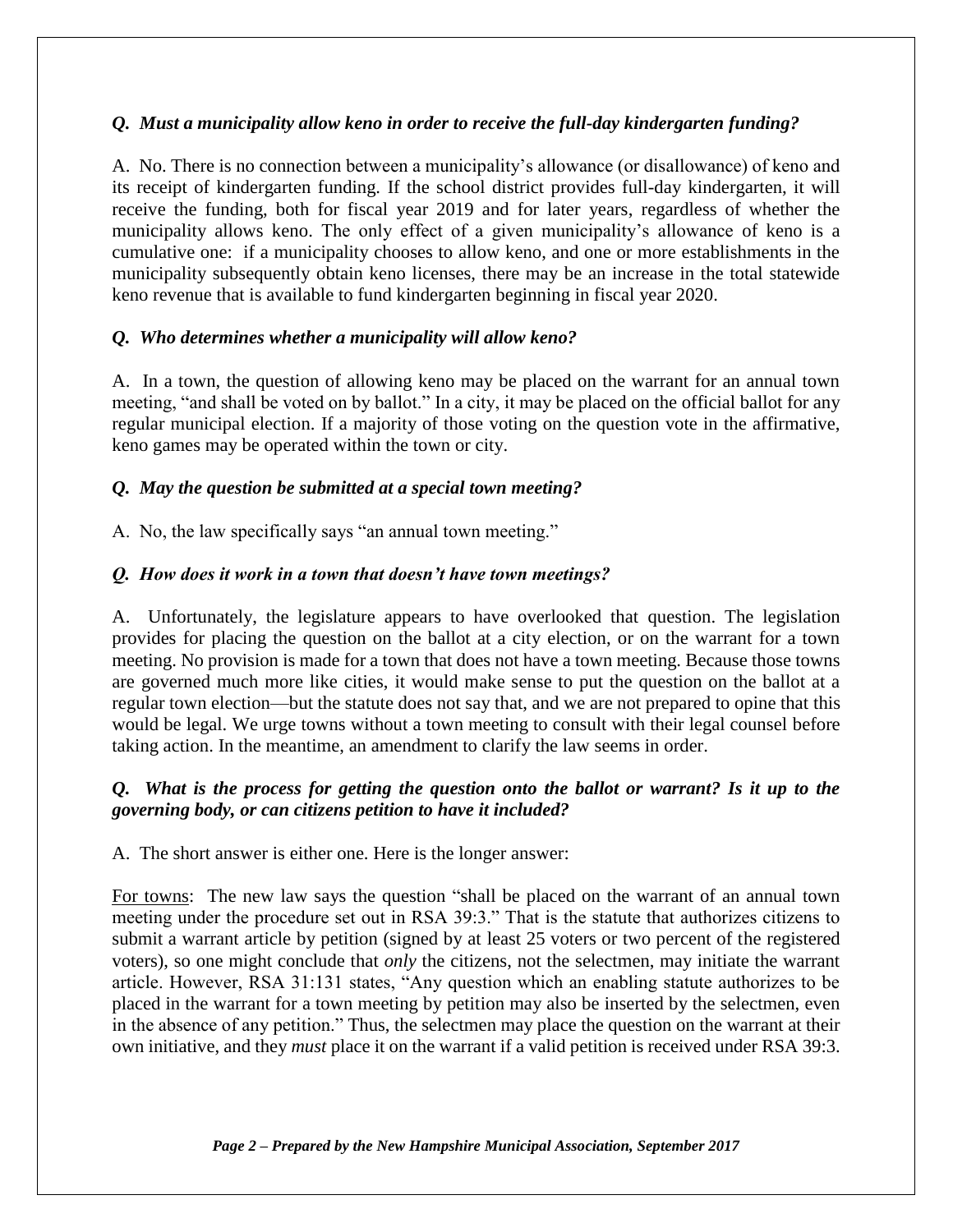For cities: The new law states that the legislative body (city council or board of aldermen) "may vote to place the question on the official ballot for any regular municipal election, or, in the alternative, shall place the question on the official ballot . . . upon submission to the legislative body of a petition signed by 5 percent of the registered voters."

## *Q. So the governing body is not required to put the question on the ballot unless it receives a citizen petition?*

A. Correct. In the absence of a citizen petition, the governing body *may* place the question on the ballot (or the warrant), in its sole discretion. If a valid citizen petition is received, the governing body *must* submit the question to the voters.

## *Q. If the question is placed on the warrant for a town meeting, should it go on the official ballot?*

A. It depends. Of course, if a town has adopted the official ballot referendum (SB 2) form of town meeting, *all* questions must go on the official ballot.

In a town with a traditional (non-SB 2) town meeting, the question *may* be, but is not *required* to be, placed on the official ballot. This is because the new law specifies the form of the question and says that it will be "voted on a ballot," but does not use the term "*official* ballot." Under RSA 39:3 d, II, any law that prescribes the wording of a question, but does not use the term "official ballot," is deemed to "authorize, but not require, the use of the official ballot for that question, unless a contrary intent is specified."

RSA 39:3-d, II, goes on to say that if the question is *not* placed on the official ballot, "the prescribed wording shall be placed in the warrant, and may also be placed upon a preprinted ballot to be acted upon in open meeting in the same manner as a secret 'yes-no' ballot." Although the statute says the question *may* be placed on a preprinted ballot, SB 191 says the question *shall* be voted on by ballot, so there is no discretion. Thus, if the question is not placed on the *official* ballot, it must be voted on by "unofficial" written ballot at the open meeting.

In short, non-SB 2 towns have a choice: put the question on the official ballot, or put it on the warrant and vote on it by written ballot at the open meeting.

# *Q. What exactly is "the question" that should go on the ballot or warrant?*

A. The law states, "The wording of the question shall be substantially as follows: 'Shall we allow the operation of keno games within the town or city?'"

# *Q. Must it be stated exactly in that manner?*

A. No, not *exactly*. Note that the law says "substantially." Further, RSA 31:130 states, "The forms of questions prescribed by municipal enabling statutes shall be deemed advisory only, and municipal legislation shall not be declared invalid for failure to conform to the precise wording of any question prescribed for submission to voters, so long as the action taken is within the scope

#### *Page 3 – Prepared by the New Hampshire Municipal Association, September 2017*